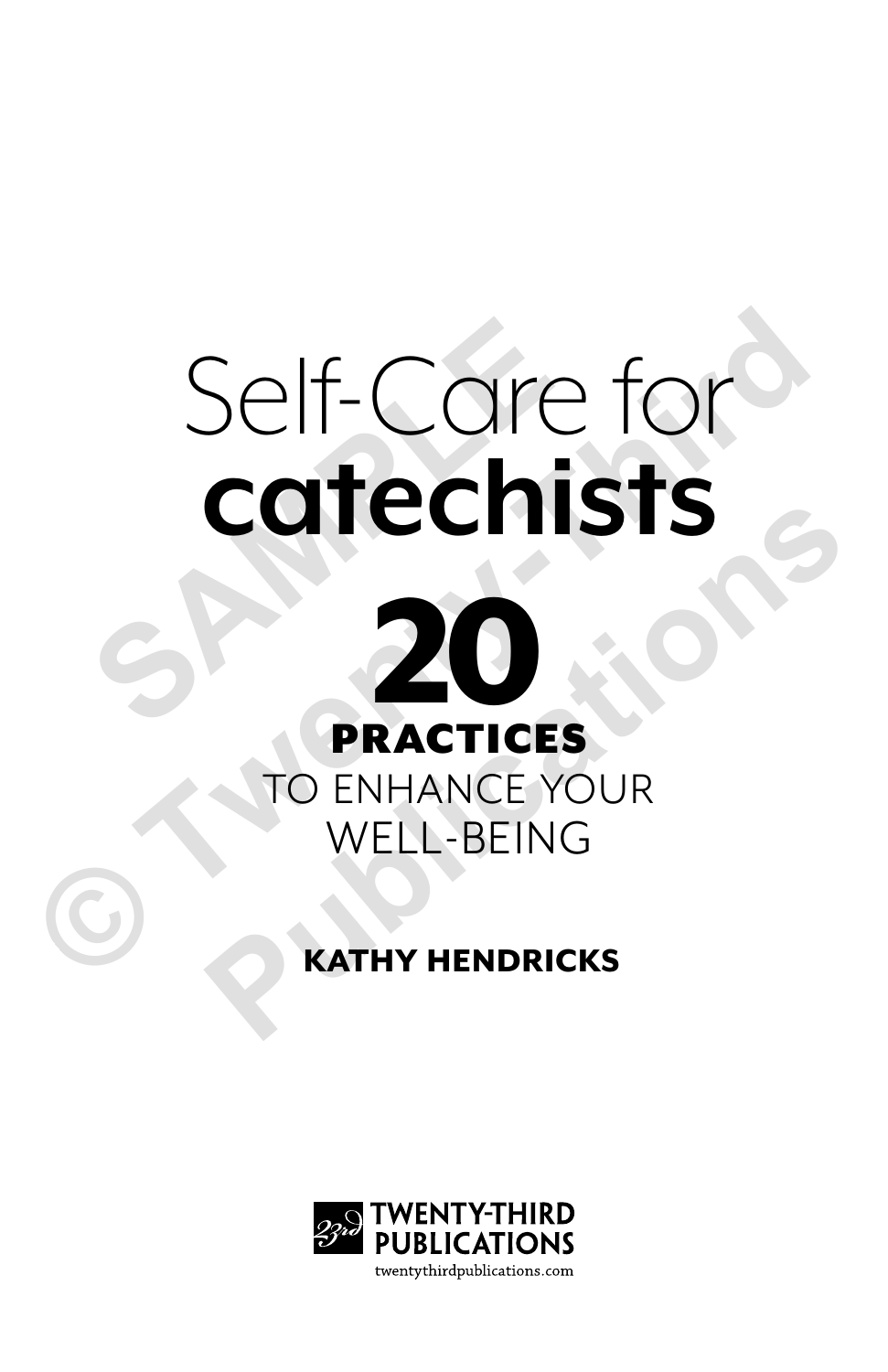# **Contents**

|  | Rekindle Your Zeal for Being a Catechist5 |  |
|--|-------------------------------------------|--|
|  | Go Beyond the Guide                       |  |
|  | Savor the Word of God.                    |  |
|  |                                           |  |
|  | Choose the Better Part 9                  |  |
|  | Seek Mentors and Role Models10            |  |
|  | Learn Something New 11                    |  |
|  |                                           |  |
|  |                                           |  |
|  | Cook Up a Dynamic Lesson. 14              |  |
|  | Seek Heaven on Earth 15                   |  |
|  | Reflect on Each Student's Gift16          |  |
|  |                                           |  |
|  |                                           |  |
|  | Let Your Ideas Incubate19                 |  |
|  | Take Your Words to Heart 20               |  |
|  |                                           |  |
|  |                                           |  |
|  | Celebrate Small Successes23               |  |
|  | Embrace Your Leadership  24               |  |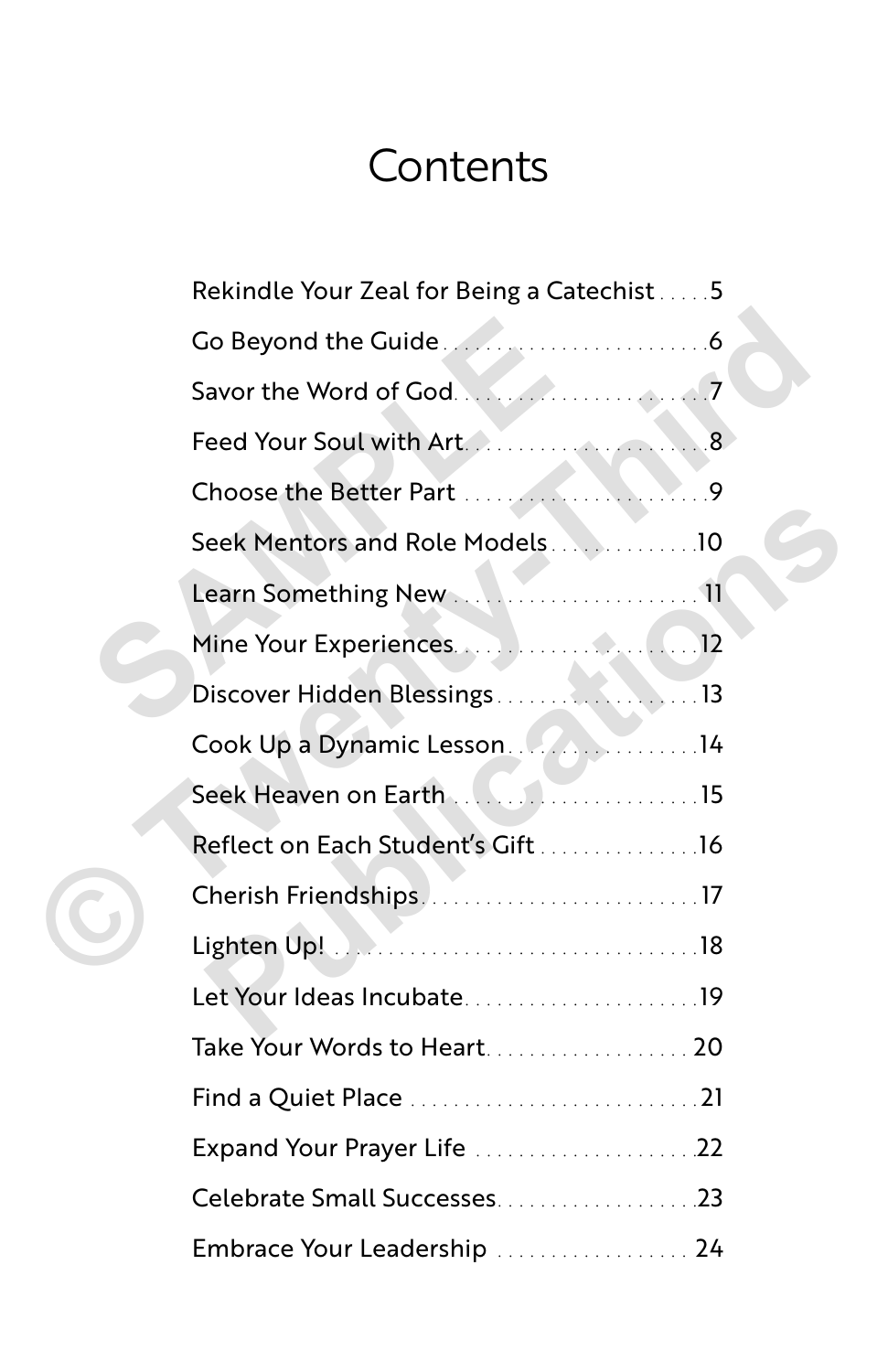# **A joyful heart is the health of the body, but a depressed spirit dries up the bones. Sure de la distrituy de la distribución de la distrituy de la distrituy de la distrituy de la distrituy de la distrituy de la distrituy de la distrituy de la distrituy de la distrituy de la distrituy de la distrituy de la**

PROVERBS 17:22

he recent emphasis on "preventative medicine"—a pro-<br>active approach to patient care—affirms the need for<br>adopting healthy habits in order to prevent disease and<br>infirmity. This holistic sense applies not only to the body<br> he recent emphasis on "preventative medicine"—a proactive approach to patient care—affirms the need for adopting healthy habits in order to prevent disease and infirmity. This holistic sense applies not only to the body but also to the mind, heart, and soul. Taking care of our practice of well-being. **CHITE SUP THE BONES.**<br>
PROVERBS 17:22<br>
PROVERBS 17:22<br>
he recent emphasis on "preventative medicine"—a pro-<br>
active approach to patient care—affirms the need for<br>
adopting healthly habits in order to prevent disease and<br> **Publication Publication Publication Publication Publication Publication Publication Publication Publication Publication Publication Publication Publication Publication Publication Publication** 

Well-being is essential for those working in parish ministry. Even so, the demands on one's time and energy can easily pull us away from safeguarding our health. It is difficult to carry the Good News to others with dried bones and an ill-tempered spirit. Healthy practices not only lower the potential for exhaustion and burnout but also restore the joyful heart that makes for authentic discipleship.

This booklet offers ideas tailored for those who work in catechetical ministry. Each topic includes a short reflection, prayer, and a soulfeeder—a concrete suggestion for putting the idea into practice. Let each one bring you a deeper sense of well-being so that you can minister with the best of what you have to share with others.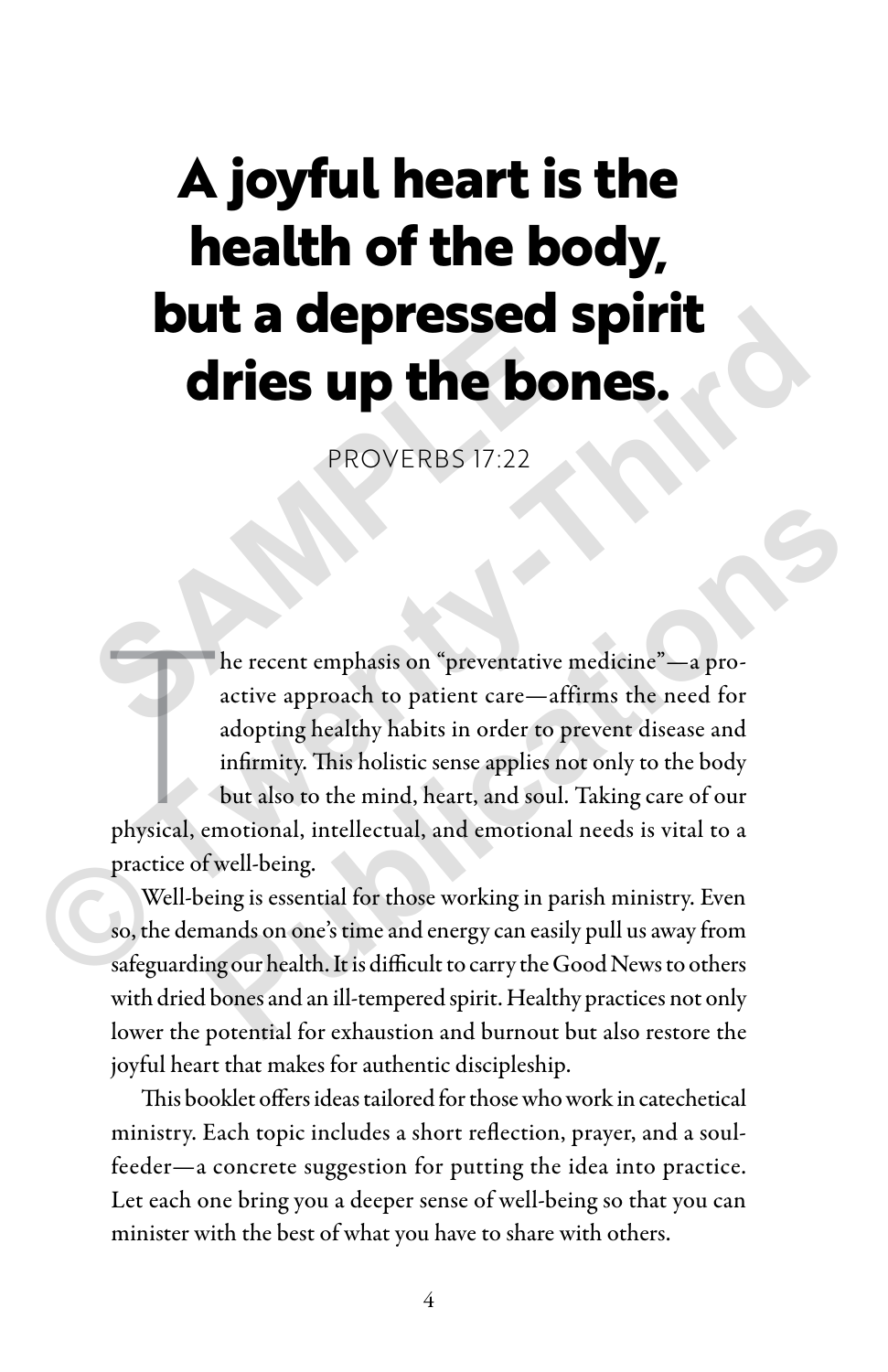# Rekindle Your Zeal for Being a Catechist

I remember the day I first discovered my calling as a catechist. Facing a restless group of third-graders, I knew I couldn't simply read the text of a Scripture passage to them. The lesson included the passage from John 8:3–11—the woman caught in the act of adultery. Without going into the particulars of her sin, I began to tell the story to the children and ramped up the drama by imitating the fervor of the crowd. After slowly lowering myself to the floor to imitate the action of Jesus, I became aware of how quiet the group had become. Looking up, I saw the children hanging over their desks with curiosity and wonder. That moment confirmed my zeal for catechesis. I remember the day I first discovered my calling as a carp of third-graders, I knew I couldn't simply rea<br>passage to them. The lesson included the passage f<br>woman caught in the act of adultery. Without goin<br>her sin, I bega I remember the day I first discovered my calling as a catechist. Facing a restless<br>group of third-graders, I knew I couldn't simply read the text of a Scripture<br>passage to them. The lesson included the passage from John 8:

Look back on your own experience: A class that went differently and much better than you planned. The sign of interest or understanding conveyed in a student's demeanor. The question that sparked an engaging class discussion. What drew you toward being a catechist? How have your gifts been wellused? Recalling our first calling to the ministry renews a sense of excitement, newness, and the delight that comes with being a catechist. ng the fervor of the crowd. After slowly lowering myself to the<br>nitate the action of Jesus, I became aware of how quiet the group<br>me. Looking up, I saw the children hanging over their desks with<br>md wonder. That moment conf

### SOUL-FEEDER

Start a small journal to log your experiences as a catechist. Use it for reflection after each catechetical session, noting the ways you share the Good News with your students. Review your entries every month and note the ways in which you continue to develop your gifts and rekindle your love of being a catechist.

#### PRAYER

*Enliven my heart and draw me more deeply into my role as catechist, O God. May I continue to seek and find the spark of joy that engages me in this important work.*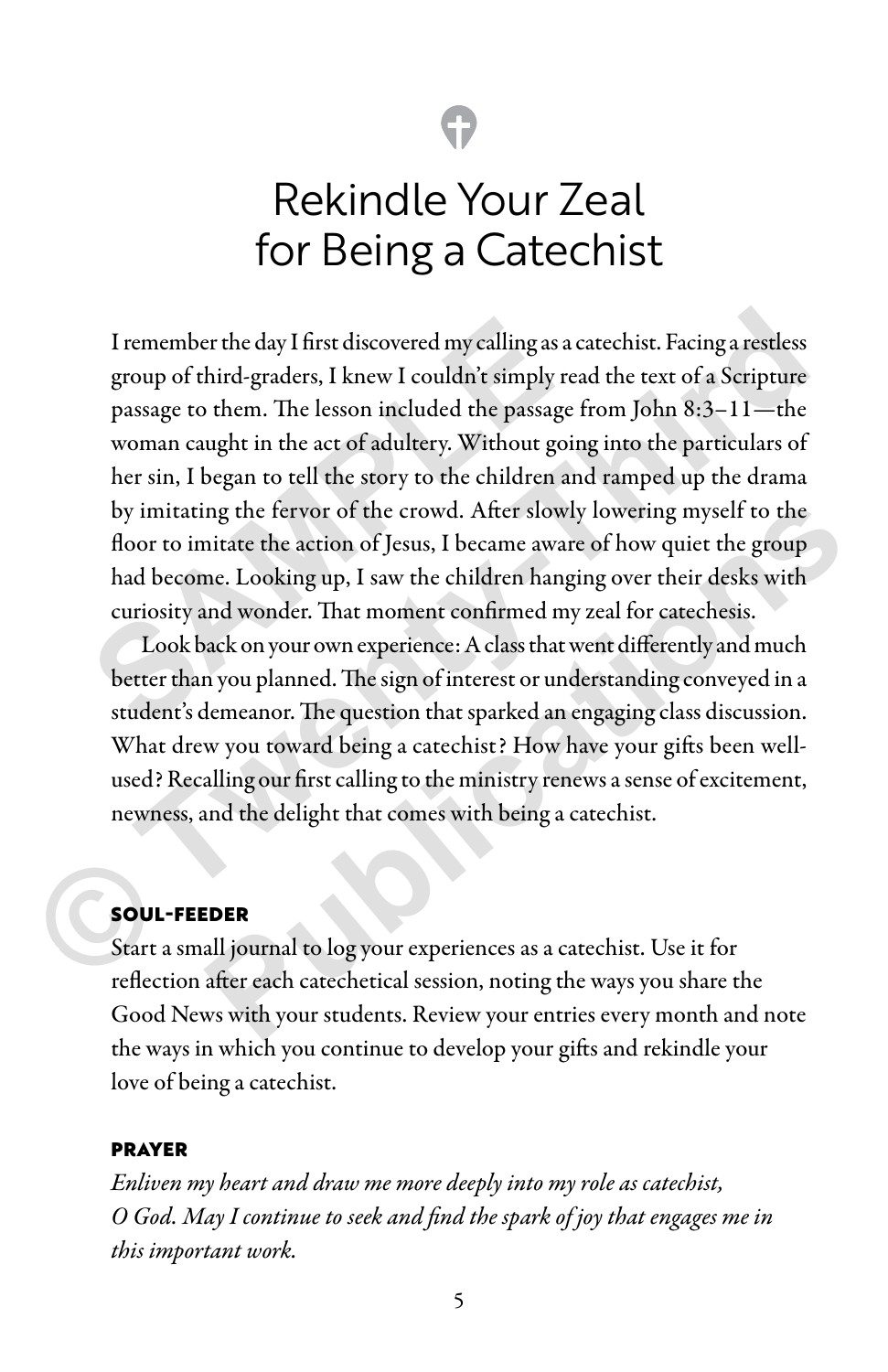# Go Beyond the Guide

Catechist guides provide valuable information about planning and implementing lessons. Well-constructed guides also contain background material on church teaching and biblical scholarship, personal reflections, insights into learning styles and teaching methods, and enrichment activities. As such, they enable a catechist to carry out a well-grounded lesson.

Tools, however, don't replace the one using them. Thus, the importance of bringing your own style—or what the *General Directory on Catechesis* calls "savoir-faire"—to your catechetical efforts. Such style gives the catechist a way of "knowing how to transmit the message, so that it is an act of communication" (no. 238). mplementing lessons. Well-constructed guides also consternate and biblical scholarship, paights into learning styles and teaching methods, and expands the same of the same of the same of the same of the same of the same of

Consider how this works in your experience. As you become more seasoned as a catechist, how does your unique style show itself ? It might be through music or art or the knack of explaining difficult concepts in understandable and interesting ways. Go beyond the guide to discover and use your own savoir-faire as a catechist. This not only keeps your students interested and engaged, but it also uncovers gifts you might not even know you have. The more you exercise your unique gifts, the more you will find ways to put them to use in carrying out your role as a catechist. implementing lessons. Well-constructed guides also contain background<br>material on church teaching and biblical scholarship, personal reflections,<br>insights into learning styles and teaching methods, and enrichment activitie **Publication Publication Publication Publication Publication Publication Publication Publication Publication Publication Publication Publication Publication Publication Publication Publication** 

#### SOUL-FEEDER

Reflect upon a particular gift you bring to your ministry as a catechist. Recall a time when your unique style brought life and color to a catechetical lesson. Let this be a source of inspiration in planning your next lesson.

#### PRAYER

*Creator God, provide the guidance I most need as a catechist. In doing so, help me to discover the best in myself that I can bring to my students and their families.*